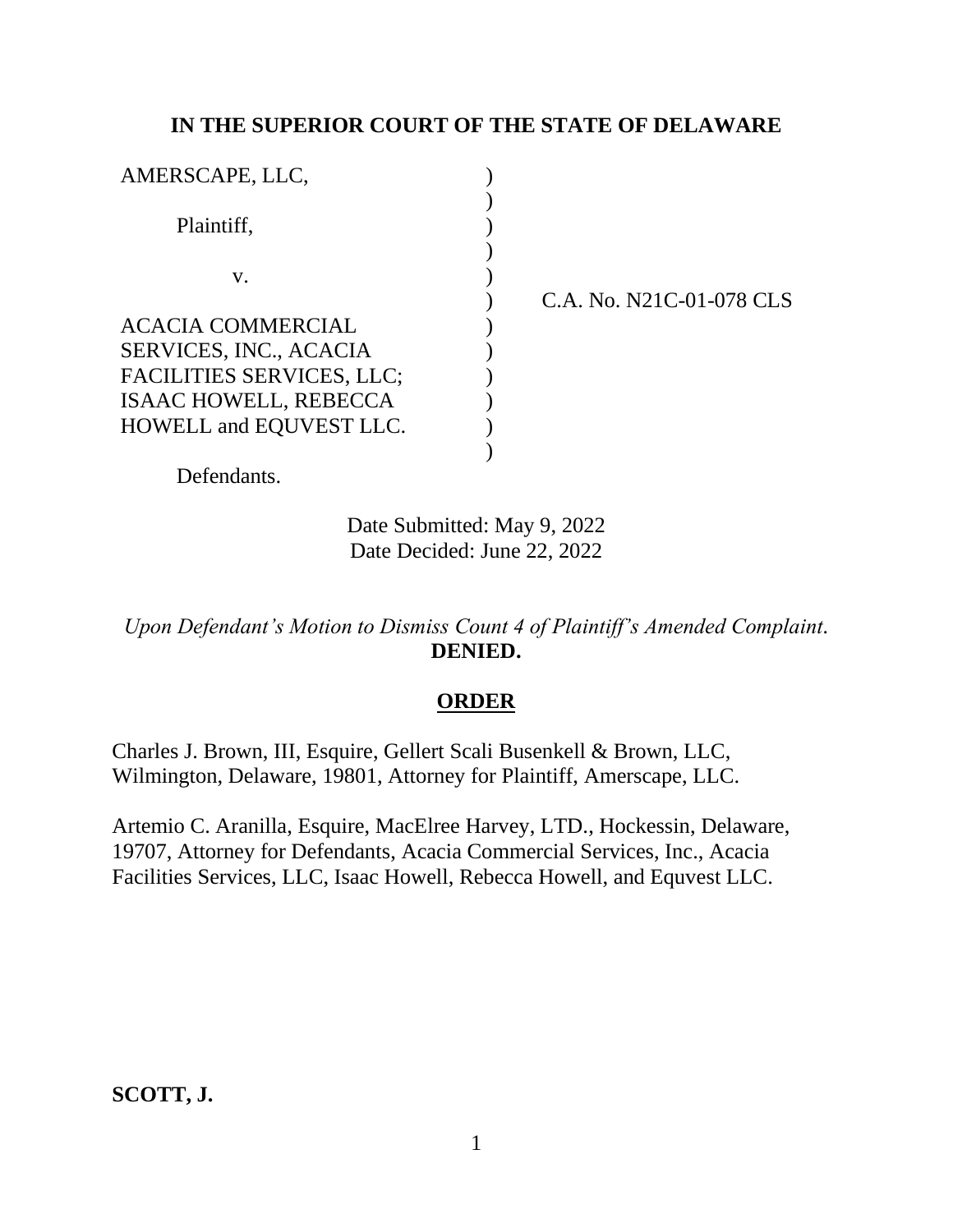#### **INTRODUCTION**

Before the Court is Defendants Acacia Commercial Services, Inc., Acacia Facilities Services, LLC, Isaac Howell, Rebecca Howell, and Equvest LLC's ("Defendants") Motion to Dismiss ("Motion") Count 4 of Plaintiff Amerscape LLC's ("Amerscape") Complaint. The Court has reviewed the Motion and Amerscape's opposition. For the reasons below, Defendants' Motion to Dismiss is **DENIED.**

#### **ALLEGED FACTS**

This cause of action arises out of a representation agreement ("Agreement") between Defendants and Amerscape. According to the Amended Complaint, Defendant Isaac Howell along with his spouse Rebecca Howell own and control Acacia and Acacia Facility. Both Amerscape and Acacia were engaged in the business of providing landscape, property maintenance, and snow and ice removal services. Pursuant to the Agreement, Amerscape facilitated the transfer of both its Landscaping and Snow clients to Acacia identified as the "Legacy Portfolio" and agreed to refrain from engaging in any future business of landscape, property maintenance and snow and ice removal services. Pursuant to the Agreement Acacia agreed to pay Amerscape a total of \$300,000.00 with \$50,000.00 due at the time that all of the Amerscape client's identified as the Legacy Portfolio signed contracts as listed in the Agreement Exhibit A with Acacia and with Acacia paying the balance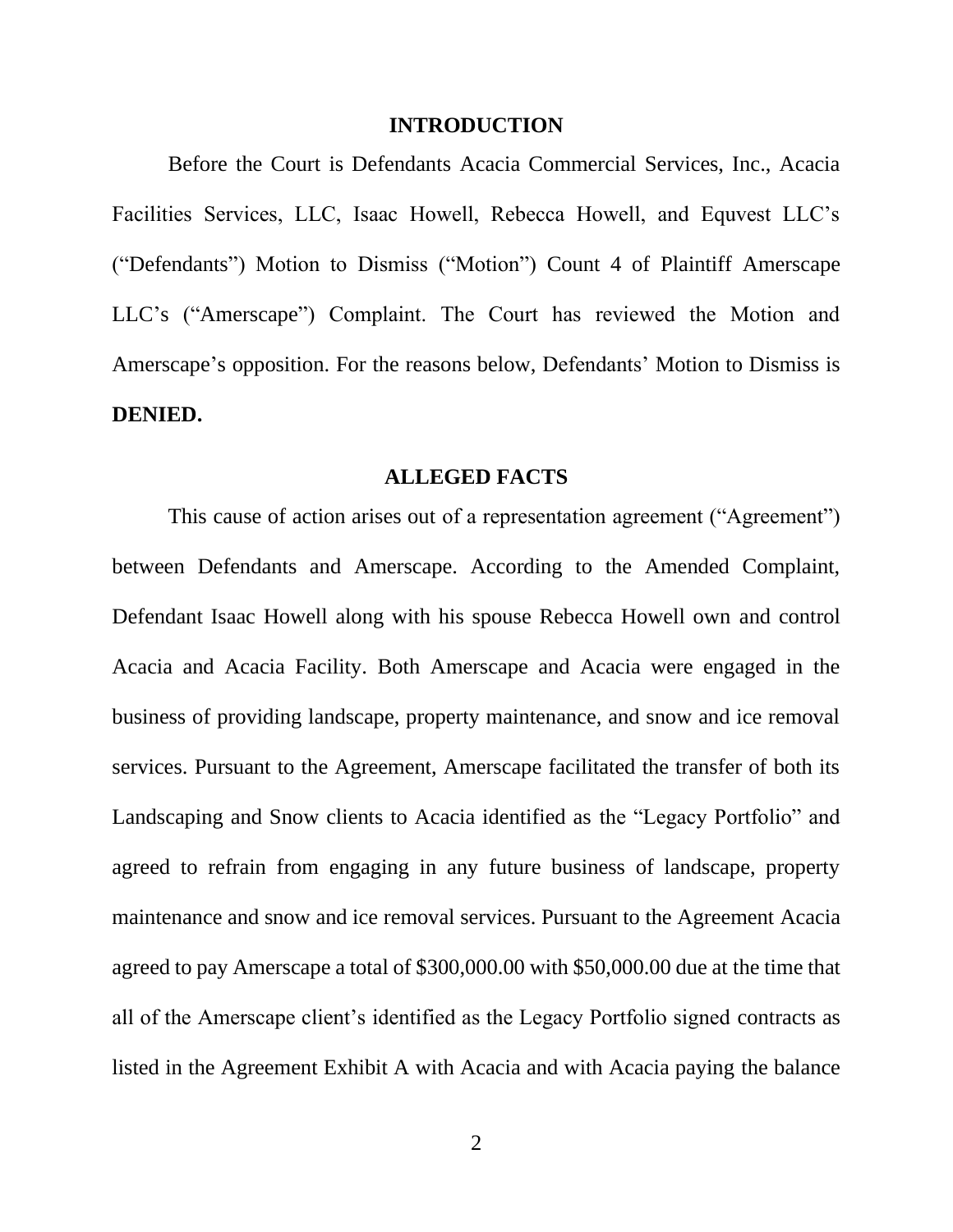of \$250,000.00 based upon monthly payments of ten percent of the gross margin as defined in Agreement Paragraph 2 that Acacia received from the Amerscape snow removal clients listed in the Agreement Exhibit C who had signed contracts with Acacia.

The Agreement also provided that Acacia could but was not obligated to offer employment to certain employees of Amerscape as Acacia required those employees to pass drug and background checks prior to being hired. Acacia did hire some employees ("Amerscape Former Employees")

In or about September of 2019, Acacia began to terminate the Amerscape Former Employees. Amerscape alleges Defendants breached their obligations under the Agreement in that Acacia has failed to remit monthly payments to Amerscape required under the Agreement Paragraph 2 within 20 days of the following calendar month and Acacia has failed to provide Amerscape with the detailed calculations as required by contract for determining the gross profit margin.

Further, Amerscape alleges after termination of the Amerscape Employees, Isaac Howell and Rebecca Howell and Equvest formed Acacia Facility in or about June of 2020. Amerscape further alleges Equvest, Isaac Howell and Rebecca Howell formed Acacia Facility for the purpose of shifting the Legacy accounts that Amerscape had transferred to Acacia to Acacia Facility.

3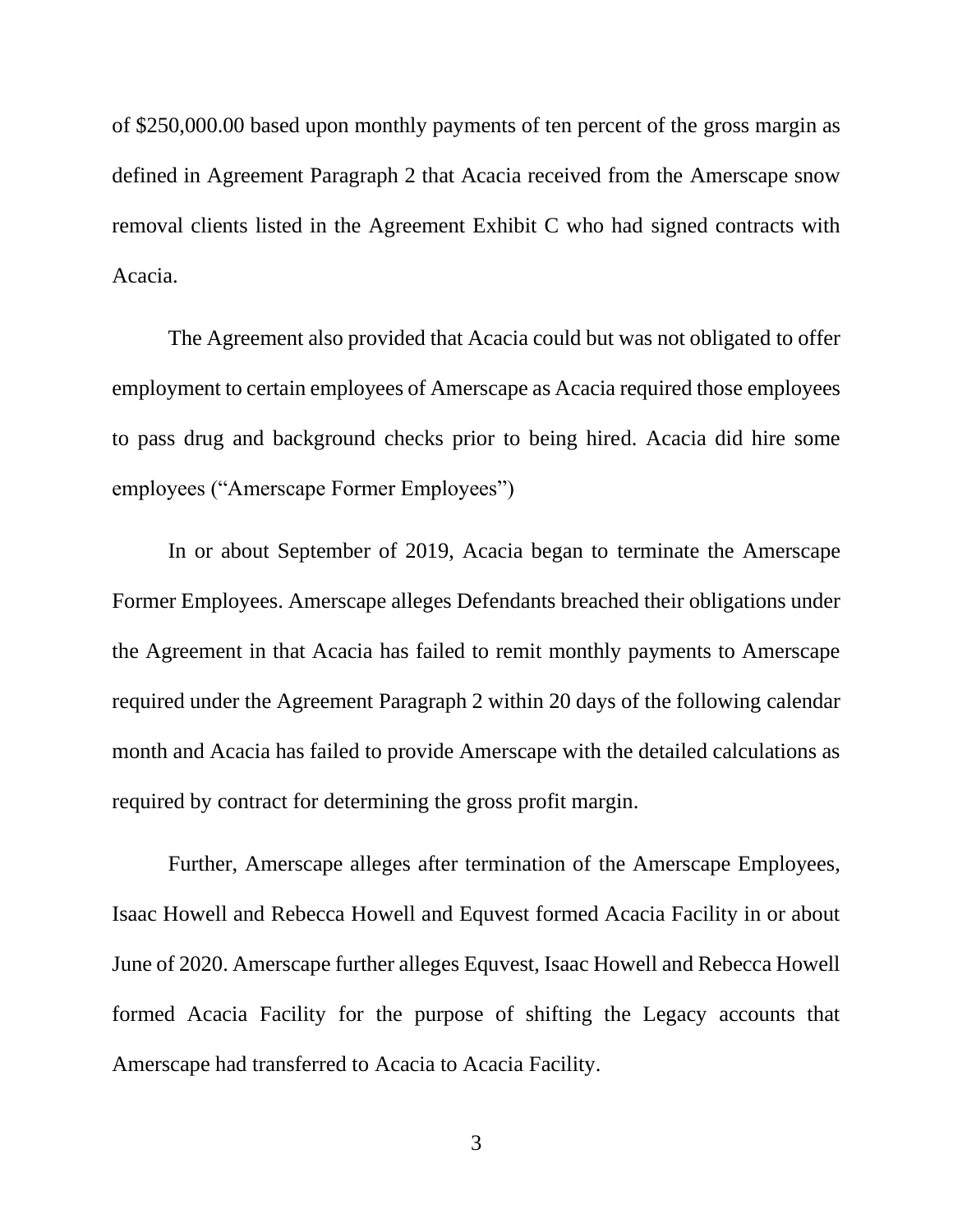Upon information and belief, Acacia received no consideration from Acacia Facility for the transfer of former Amerscape Legacy accounts. Acacia, Acacia Facility, Equvest, Isaac Howell and Rebecca Howell failed to disclose to Amerscape that the former Amerscape accounts had been transferred from Acacia to Acacia Facility.

Equvest, Isaac Howell and Rebecca Howell transferred the former Amerscape accounts from Acacia into the name of Acacia Facility for the purposes of ensuring that Acacia would be unable to satisfy its obligations owed to Amerscape.

Equvest, Isaac Howell and Rebecca Howell transferred the former Amerscape accounts from Acacia into the name of Acacia Facility with the intent to hinder, delay or defraud Amerscape and remove assets from Amerscape's reach. Equvest, Isaac Howell and Rebecca Howell transferred the former Amerscape accounts from Acacia into the name of Acacia Facility without fair consideration and at a time or times when Acacia was legally insolvent or rendered insolvent by the conveyances. Equvest, Isaac Howell and Rebecca Howell transferred the former Amerscape accounts from Acacia into the name of Acacia Facility believing that Acacia would incur debts beyond its ability to payas they matured.

The transfer by Equvest, Isaac Howell and Rebecca Howell of the former Amerscape Legacy accounts from Acacia into the name of Acacia Facility were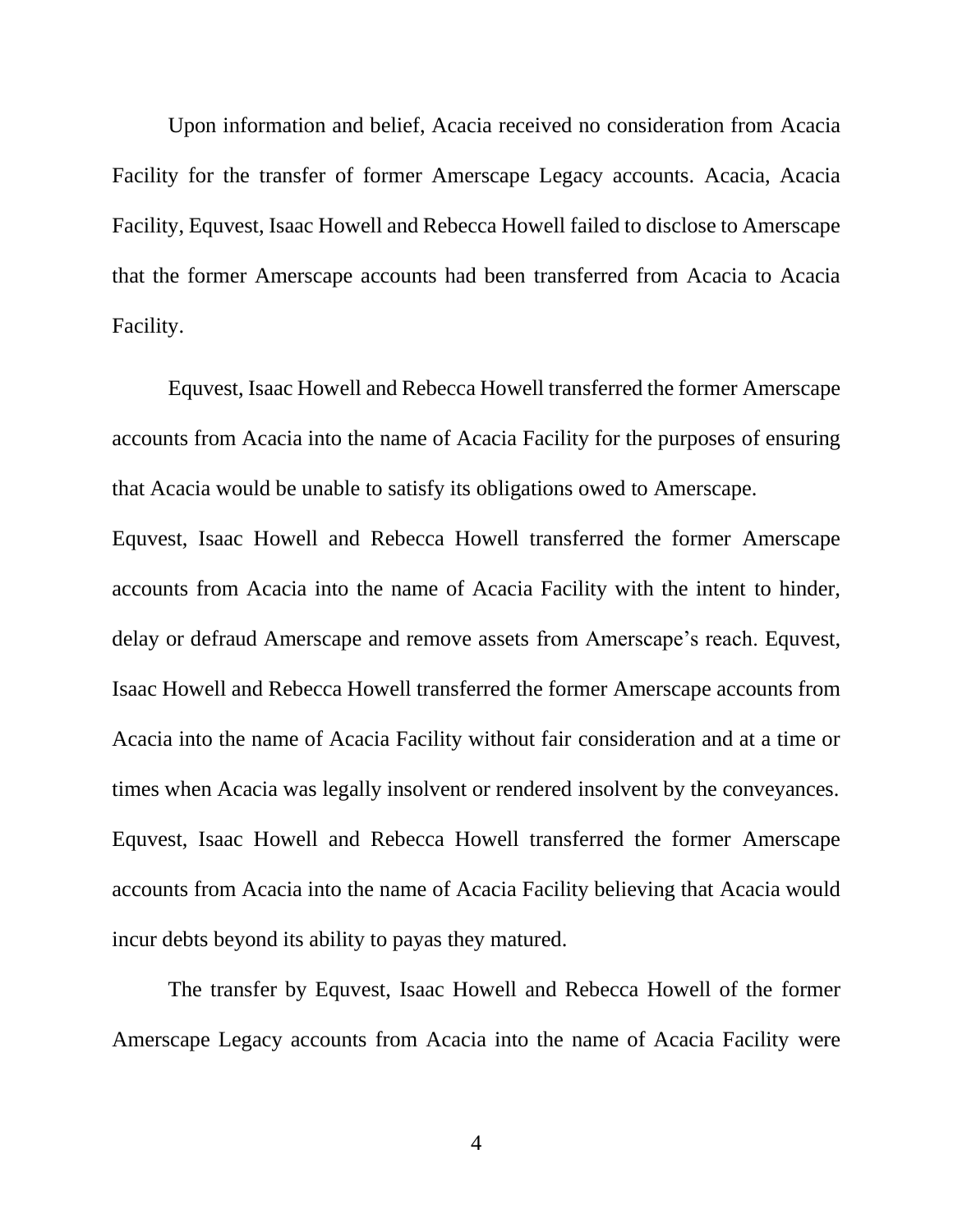fraudulent as to Amerscape who is a creditor of Acacia with a claim in excess of \$250,000.00.

### **STANDARD OF REVIEW**

In Delaware, "courts have consistently followed the standards of Superior Court Civil Rule 12(b)(6) when considering motions to dismiss writ of mandamus petitions."<sup>1</sup> The test for sufficiency of a complaint challenged by a Rule  $12(b)(6)$ motion to dismiss is whether a plaintiff may recover under any reasonably conceivable set of circumstances susceptible of proof under the complaint.<sup>2</sup> In making its determination, the Court must accept all well-pleaded allegations in the complaint as true and draw all reasonable factual inferences in favor of the nonmoving party.<sup>3</sup> The complaint must be without merit as a matter of fact or law to be dismissed.<sup>4</sup> Therefore, if the plaintiff can recover under any conceivable set of circumstances susceptible of proof under the complaint, the motion to dismiss will not be granted.<sup>5</sup>

<sup>1</sup> *Allen v. Coupe*, 2016 WL 676041, at \*2 (Del. Super. Ct. Feb. 18, 2016).

<sup>2</sup> *Spence v. Funk,* 396 A.2d 967, 968 (1978); *see Cambium Ltd. v. Trilantic Capital Partners III L.P.*, 2012 WL 172844, at \*1 (Del. Jan. 20, 2012)(citing *Cent. Mortg. Co. v. Morgan Stanley Mortg. Capital Holdings LLC*, 27 A.3d 531, 537 (Del. 2011)). <sup>3</sup> *Ramunno v. Cawley,* 705 A.2d 1029, 1034-36 (Del. 1998); *Nix v. Sawyer,* 466 A.2d 407, 410 (Del. Super. Ct.1983).

<sup>4</sup> *Diamond State Tel. Co. v. University of Delaware,* 269 A.2d 52 (Del. 1970).

<sup>5</sup> *Ramunno*, 705 A.2d at 1034; *see Cambium*, 2012 WL 172844, at \*1 (citing *Cent. Mortg.*, 27 A.3d at 537)).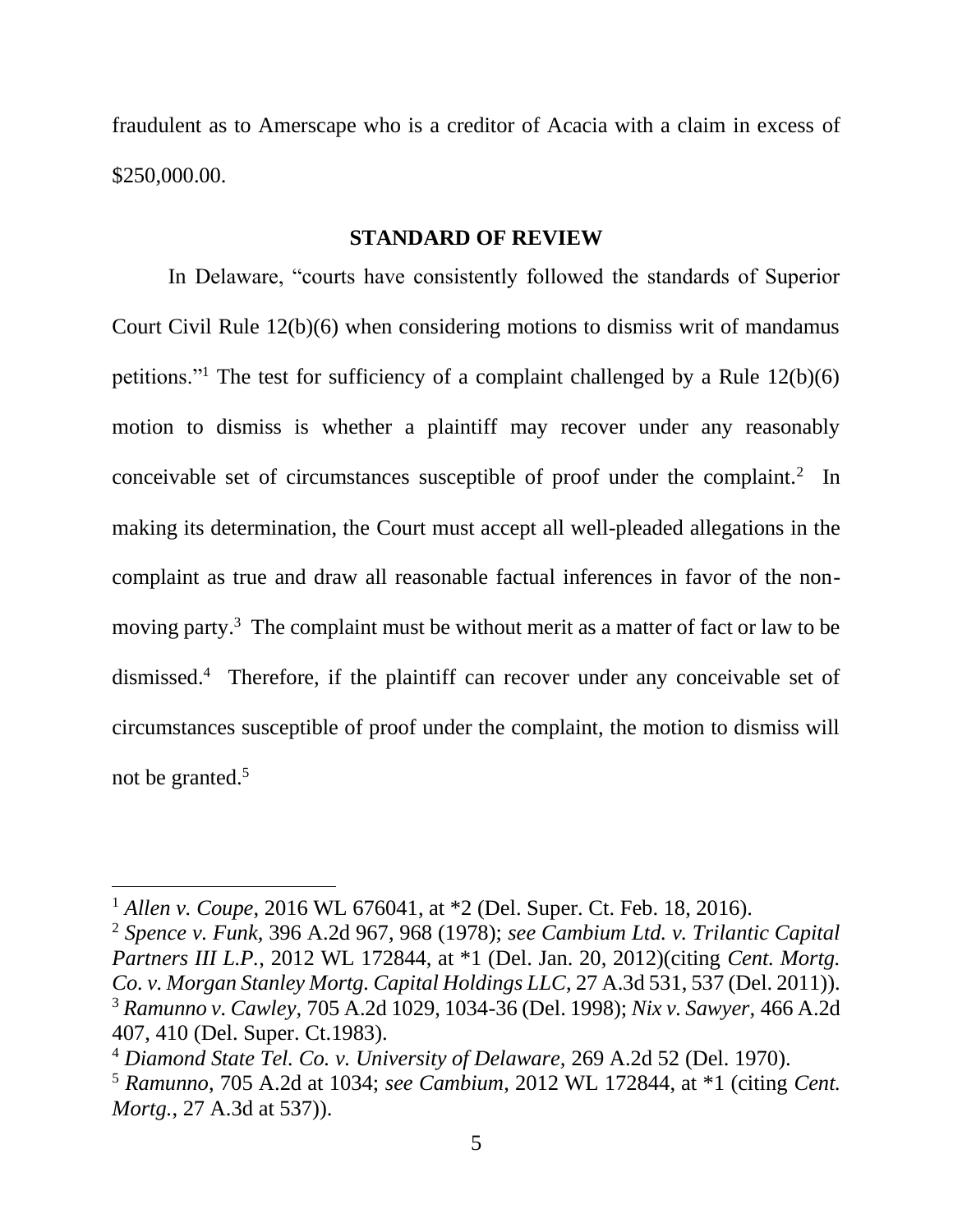Delaware is a "notice pleading" state, and in most civil actions the rules of procedure require that the plaintiff simply provide a short and plain statement which gives the defendant "fair notice of a claim[.]"<sup>6</sup> The plaintiff "need not plead evidence, but allege facts that, if true, state a claim upon which relief can be granted."<sup>7</sup> Superior Court Civil Rule 9(b) deviates from this general rule and imposes a heightened pleading standard for allegations of fraud.

Rule 9(b) states that "[i]n all averments of fraud, negligence or mistake, the circumstances constituting fraud, negligence or mistake shall be stated with particularity."<sup>8</sup> "The factual circumstances that must be stated with particularity refer to the time, place, and contents of the false representations; the facts misrepresented; the identity of the person(s) making the misrepresentation; and what that person(s) gained from making the misrepresentation."<sup>9</sup> Intent, knowledge, malice, and other states of mind may be averred generally.<sup>10</sup> However, if the central facet of the claim of fraud is a "charge that the defendant knew something, there must be sufficient well-pled facts from which it can be reasonably inferred that this

<sup>6</sup> *VLIW Technology, LLC v. Hewlett-Packard Co.*, 840 A.2d 606, 611 (Del. 2003) (citing *Michelson v. Duncan*, 407 A.2d 211, 217 (Del. 1979)). 7 *Id.*

<sup>8</sup> Super. Ct. Civ. R. 9(b).

<sup>9</sup> *Trenwick Am. Litig. Tr. v. Ernst & Young, L.L.P.*, 906 A.2d 168, 207-08 (Del. Ch. 2006), aff'd sub nom. *Trenwick Am. Litig. Tr. v. Billett*, 931 A.2d 438 (Del. 2007).  $10$  Super. Ct. Civ. R. 9(b).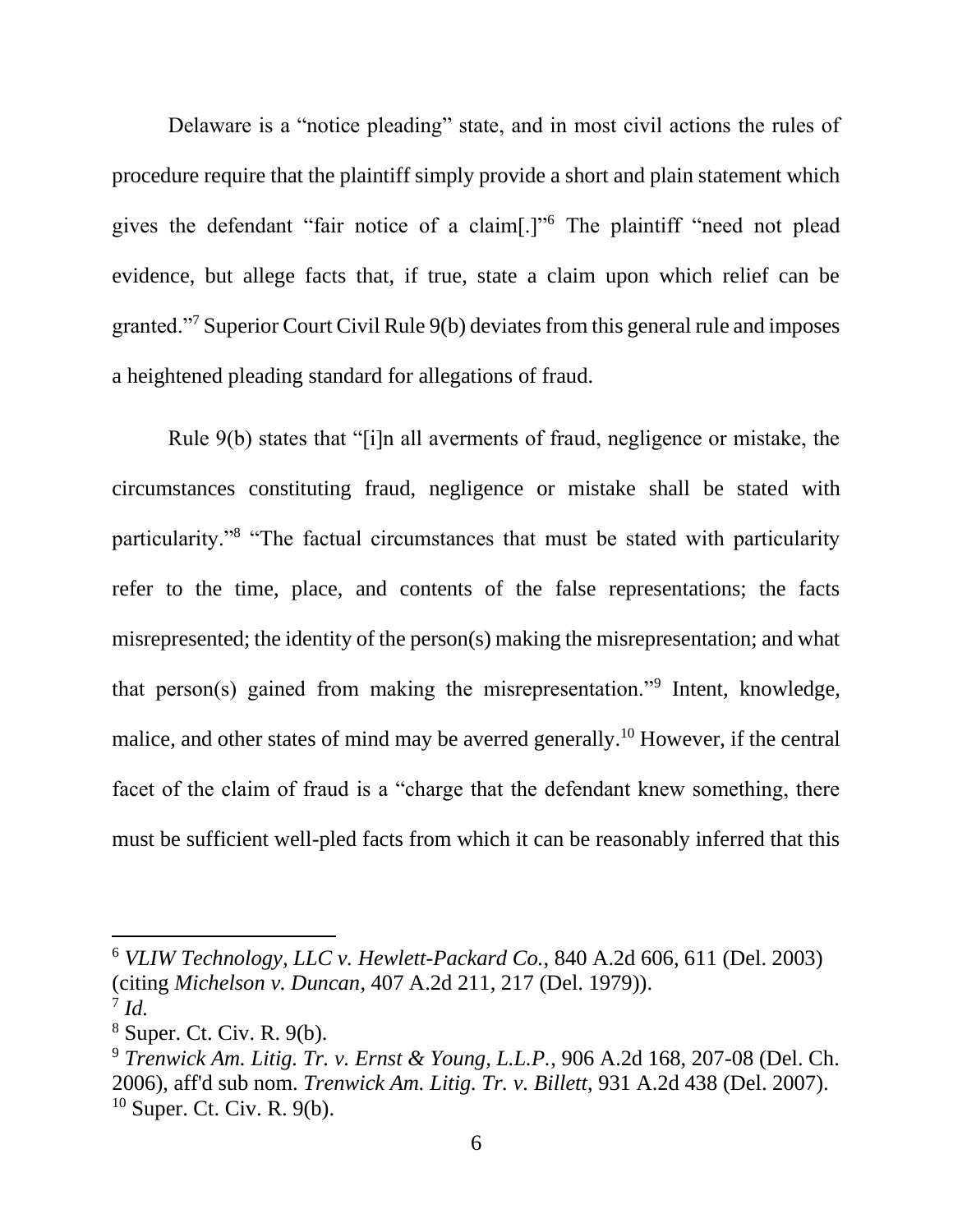something was knowable and that the defendant was in a position to know it."<sup>11</sup> Failure to plead with sufficient particularity can warrant dismissal of a fraud claim.

In most cases, when the Superior Court considers a 12(b)(6) motion, it limits analysis to the "universe of facts" within the complaint and any attached documents.<sup>12</sup> This rule protects parties from the harm that may be caused by a lack of notice.<sup>13</sup> The court, however, may consider documents outside the pleadings when "the document is integral to a plaintiff's claim and incorporated into the complaint," or "when the document is not being relied upon to prove the truth of its contents."<sup>14</sup>

<sup>11</sup> *Trenwick*, 906 A.2d at 208.

<sup>12</sup> *In re General Motors (Hughes) S'holder Litig.*, 897 A.2d 162, 168 (Del. 2006) (citing *Malpiede v. Townson*, 780 A.2d 1075, 1082 (Del. 2001), *In re Santa Fe Pac. Corp. S'holder Litig.*, 669 A.2d 59, 69 (Del. 1995),

<sup>13</sup> *In re Gardner Denver, Inc.*, 2014 WL 715705, at \*2 (Del. Ch. Feb. 21, 2014) (citing *In re Morton's Rest. Grp., Inc. S'holders Litig.*, 74 A.3d 656, 658 n.3 (Del. Ch. 2013) (quoting *Chambers v. Time Warner, Inc.*, 282 F.3d 147, 153 (2d Cir. 2002)), and *State ex rel. Brady v. Pettinaro Enters.*, 870 A.2d 513, 523 (Del. Ch. 2005)); 5C Fed. Prac. & Proc. Civ. § 1366 (3d ed.) (In the federal context: "Generally, the harm to the plaintiff when a court considers material extraneous to a complaint on a Rule 12(b)(6) motion is the lack of notice that the material may be considered. Accordingly, when the plaintiff has actual notice of all the information in the movant's papers and has relied upon these documents in framing the complaint, the necessity of converting a Rule 12(b)(6) motion into one under Rule 56 is largely dissipated.").

<sup>14</sup> *Vanderbilt Income & Growth Assoc., L.L.C. v. Arvida/JMB Managers, Inc.*, 691 A.2d 609, 613 (Del. 1996) (citing In re Santa Fe, 669 A.2d at 69–70).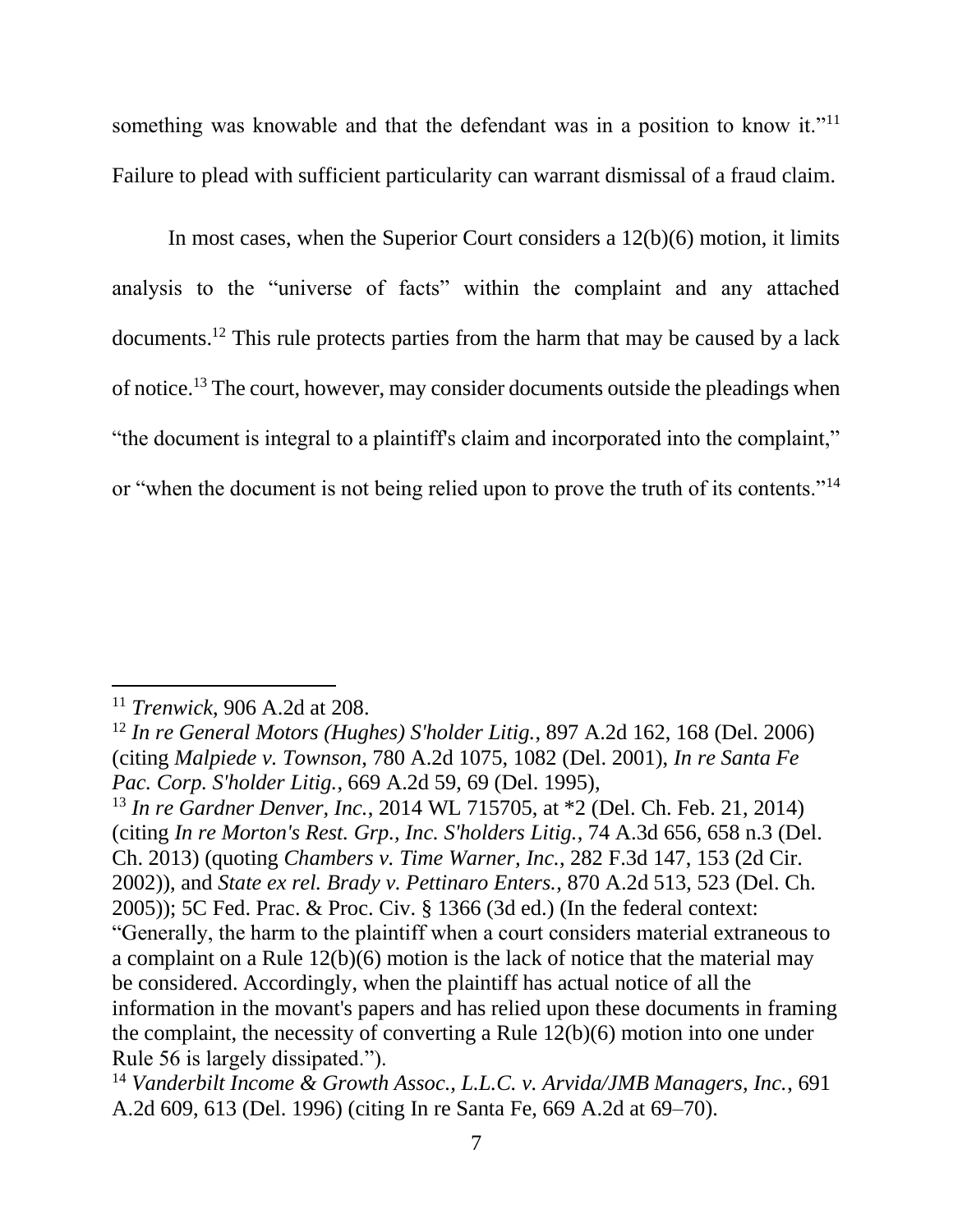Additionally, "[t]he trial court may also take judicial notice of matters that are not subject to reasonable dispute."<sup>15</sup>

### **DISCUSSION**

To establish a fraudulent transfer claim, a plaintiff must show either "actual intent to hinder, delay or defraud any creditor" or inadequate value received for a transfer, combined with either insufficient assets for business or at least constructive belief that the transferor would incur debts exceeding its ability to repay them as they come due.<sup>16</sup> It is not enough to make conclusory allegations mirroring the elements in the fraudulent transfer statute.<sup>17</sup> Claims for actual fraudulent transfer under Section 1304(a)(1) "must meet the heightened pleading standard of Superior Court Civil Rule 9(b)."<sup>18</sup> Under Rule 9(b), Amerscape must include "specific supporting facts describing the circumstances of the transfer."<sup>19</sup>

<sup>15</sup> *In re General Motors*, 897 A.2d at 169 (citing D.R.E. 201(b)); see *In re Gardner Denver, Inc.*, 2014 WL 715705, at  $*2$  (Noting that this Court has recognized three occasions where a court may consider documents extraneous to a complaint: "(i) when the document is integral to a plaintiff's claim and incorporated into the complaint; (ii) when the document is not being relied upon to prove the truth of its contents; and (iii) when the document, or a portion thereof, is an adjudicative fact subject to judicial notice."

 $16$  6 Del. C. § 1304(a)(2).

<sup>17</sup> See *Hospitalists of Del., LLC v. Lutz*, 2012 WL 3679219, at \*13 (Del. Ch. Aug. 28, 2012) ("[S]imply reciting the statutory or common law elements of an offense...is insufficient to state a claim upon which relief may be granted."). <sup>18</sup> *Ki-Poong Lee v. So*, 2016 WL 6806247 at \* 3 (Del. Super. Nov. 17, 2016). <sup>19</sup> *Id.* at \*4.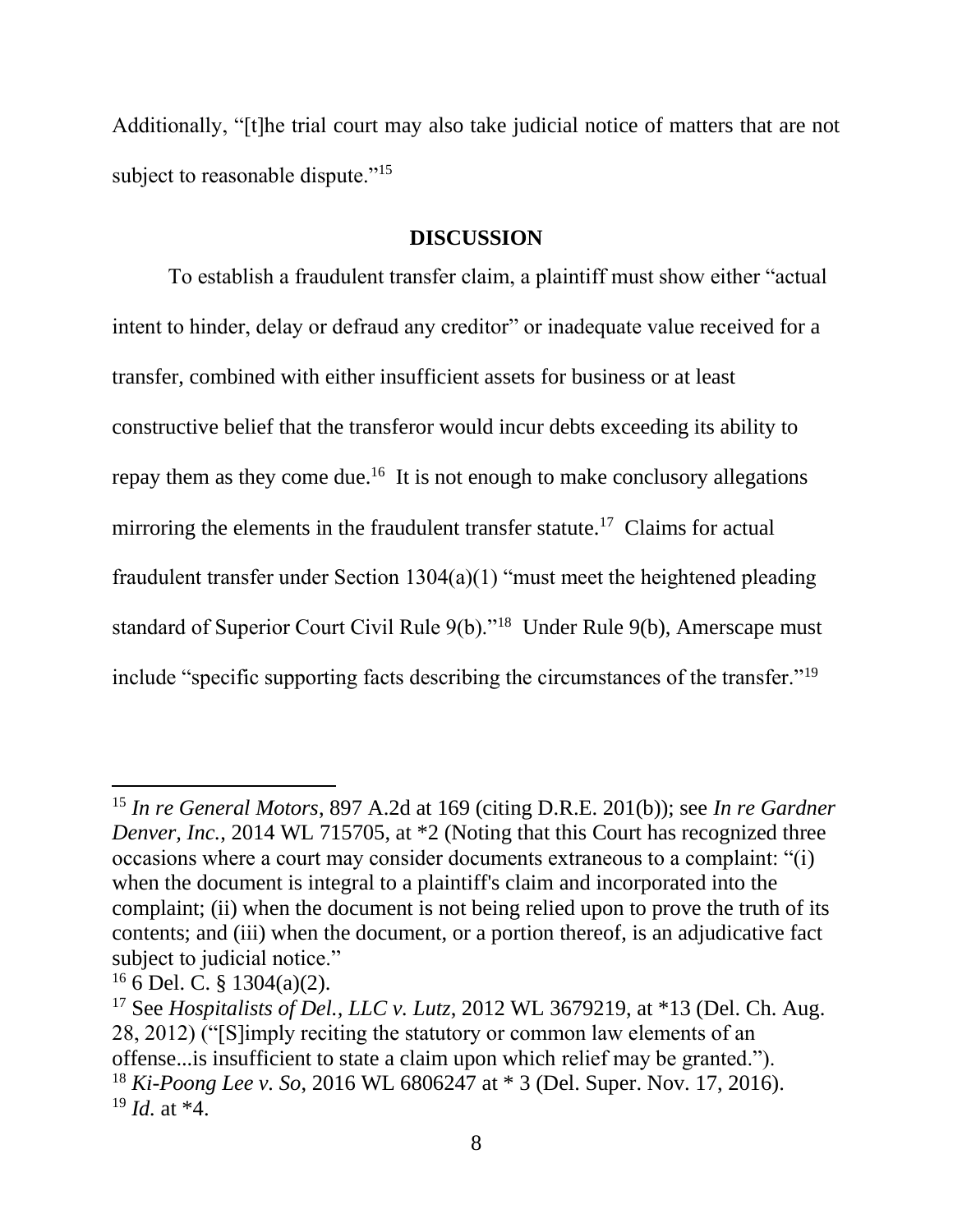Allegations based "upon information and belief" are not enough to satisfy Rule  $9(b)$ 's requirements.<sup>20</sup>

Amerscape's allegations satisfy Rule 9(b)'s particularity requirements. Under Section 1304(a), Amerscape must plead Defendants actually intended to hinder, delay, or defraud Amerscape.<sup>21</sup> Amerscape's allegations seem conclusory; however, Section 1304(b) provides otherwise.

One of the factors that may be given consideration when determining actual intent is whether the transfer was to an insider.<sup>22</sup> Under Section 1301(7)(d), a person in control of a corporation or a partnership is an insider.<sup>23</sup> Amerscape alleges Isaac and Rebecca Howell own and operate Acacia and along with Equvest, they formed Acacia Facility for the purpose of transferring accounts. These relationships, at this stage of the proceedings, satisfy "insider" statutory definition under Section 1301(1) and, therefore, support Amerscape's allegation that the Defendants were "insiders."<sup>24</sup>

In addition, Amerscape states that Defendants failed to disclose the transfer. Another factor to consider when determining actual intent is whether the transfer

<sup>20</sup> See *id.*

<sup>21</sup> See 6 Del. C. § 1304(a).

<sup>&</sup>lt;sup>22</sup> See 6 Del. C.  $\S$  1304(b)(1).

<sup>&</sup>lt;sup>23</sup> See 6 Del. C. § 1301(7)(b)(3) and (c)(5).

 $24$  6 Del. C. § 1304(d)(1).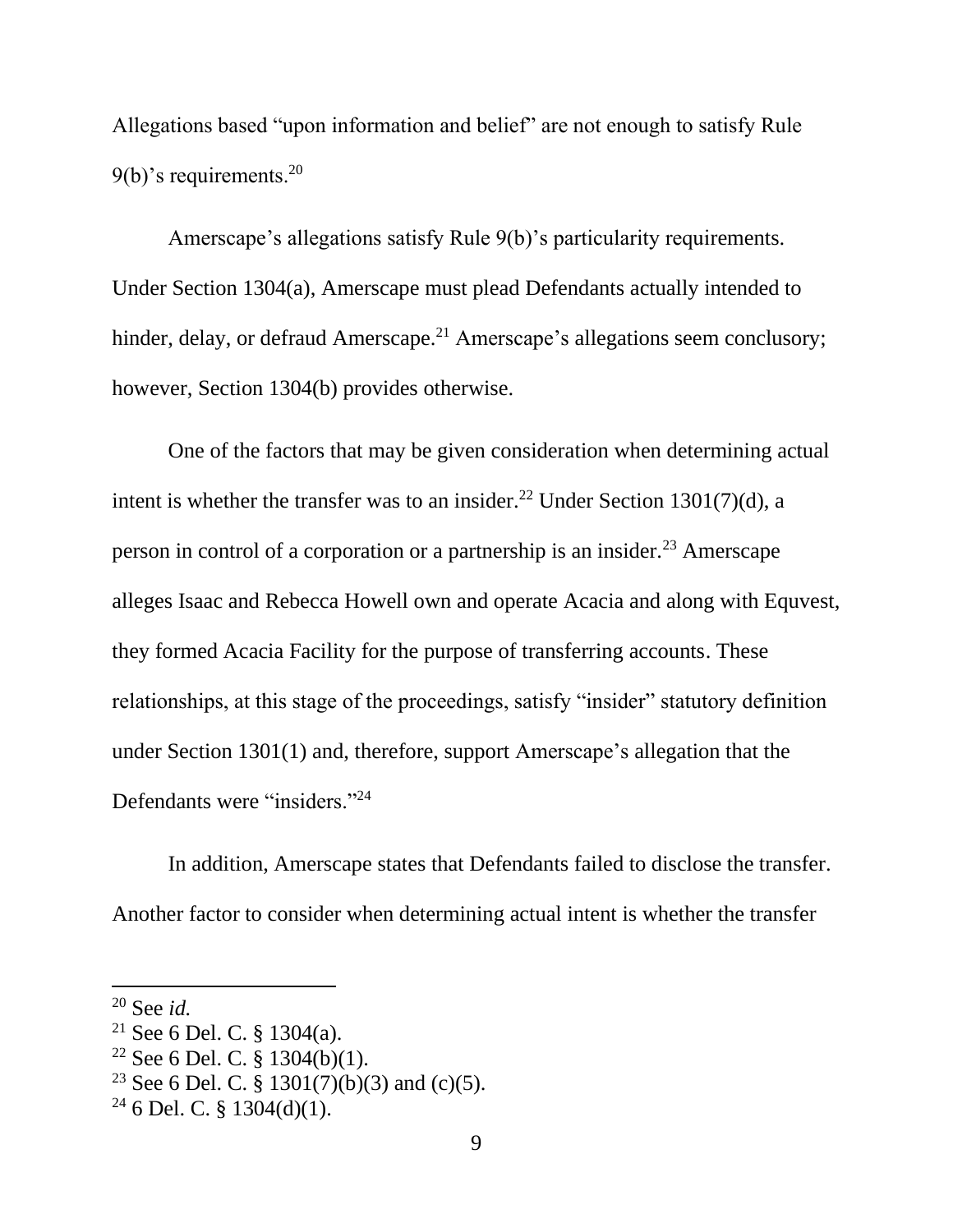was concealed.<sup>25</sup> Factual allegations regarding concealment and insider status are enough to satisfy Civil Rule 9.<sup>26</sup>

Amerscape alleges sufficient facts that show the Defendants were insolvent or became insolvent shortly after the transfer was made or the obligation was incurred.<sup>27</sup> Under Section 1302(b), a "debtor who is generally not paying debts as they become due is presumed to be insolvent."<sup>28</sup> Amerscape alleges Defendants transferred the accounts so Defendants would not be able to satisfy its obligations owed to Amerscape and additionally alleges Defendants failed to remit monthly payments to Amerscape required under the Agreement. Accordingly, the Court finds that Amerscape alleged sufficient facts to show that the debtor was insolvent or became insolvent shortly after the transfer was made.

Finally, Amerscape also alleges sufficient facts to show that Defendants retained possession or control of the property after the transfer. Amerscape alleges that Defendants, by virtue of its ownership interest and control in Acacia, retained possession or control of the property transferred even after the transfers. As such, Amerscape plead specific facts with sufficient particularity to support the

- <sup>26</sup> *CIBC Bank USA v. JH Portfolio Debt Equities*, *LLC*, 2021 WL 2230976, at \*10 (Del. Super. Ct. June 2, 2021).
- $27$  See 6 Del. C. § 1304(b)(9).

 $25$  6 Del. C. § 1304(d)(3).

 $28$  6 Del. C. § 1302(b).